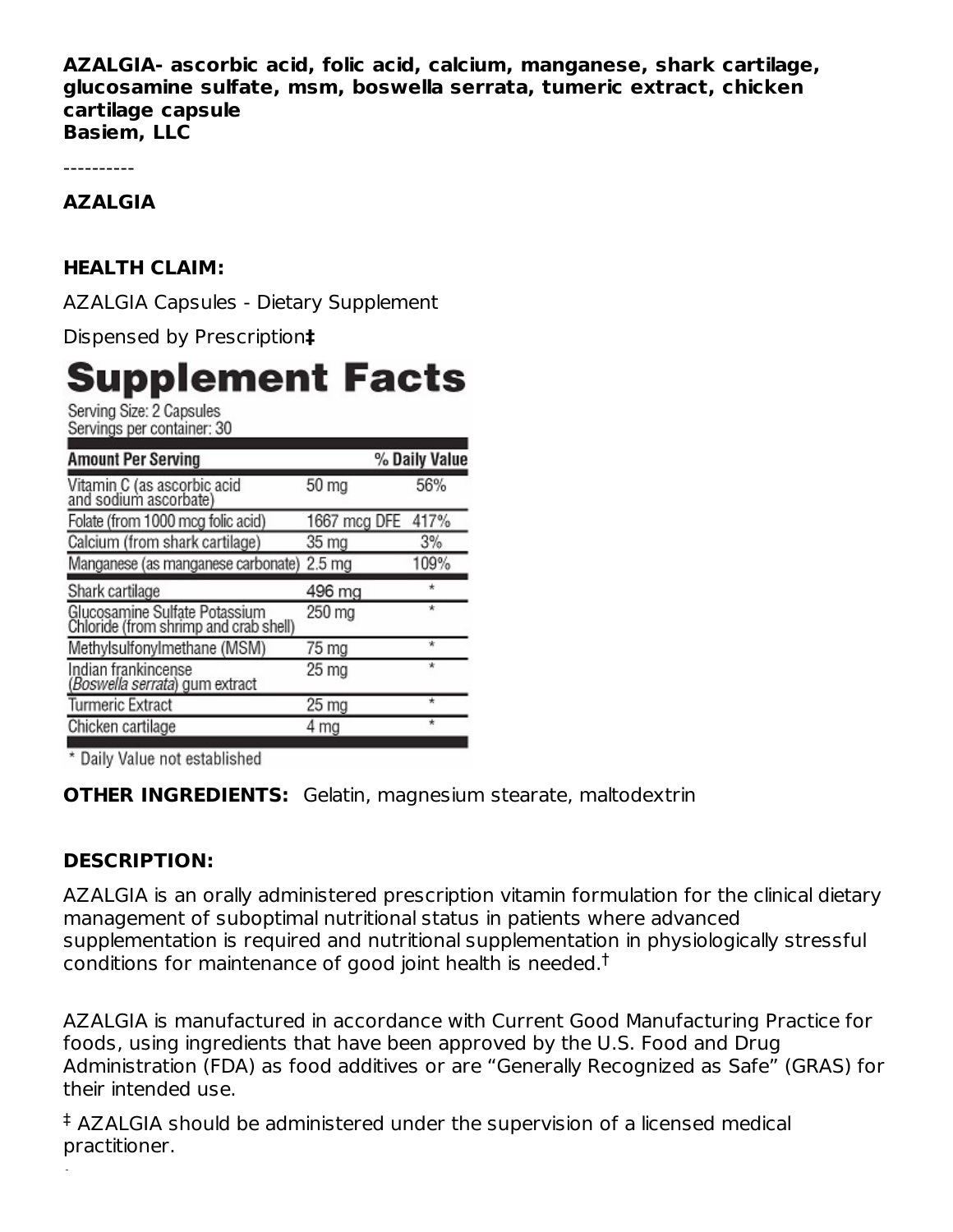**These statements have not been evaluated by the Food and Drug † Administration. This product is not intended to diagnose, treat, cure or prevent disease.**

## **WARNING AND PRECAUTIONS**

This product is contraindicated in patients with a known hypersensitivity to any of the ingredients. AZALGIA capsules should only be used under the direction and supervision of a licensed medical practitioner. $^{\ddagger}$  Use with caution in patients that may have a medical condition, are pregnant, lactating, trying to conceive, under the age of 18, or taking medications.

# **KEEP OUT OF REACH OF CHILDREN**

#### **PRECAUTION**

Folic acid alone is improper therapy in the treatment of pernicious anemia and other megaloblastic anemias where vitamin B is deficient. Folic acid in doses above 1 mg daily may obscure pernicious anemia in that hematologic remission can occur while neurological manifestations progress. AZALGIA capsules should only be used under the direction and supervision of a licensed medical practitioner.

## **ADVERSE REACTIONS**

Allergic sensitization has been reported following both oral and parenteral administration of folic acid. You may report side effects by calling 1-844-551-9911 or the FDA by calling 1-800-FDA-1088.

## **DOSAGE & ADMINISTRATION**

Usual adult dose is 2 capsules taken orally once or twice daily or as prescribed by a licensed medical practitioner.

## **HOW SUPPLIED HEALTH CLAIM:**

**AZALGIA** Dietary Supplement Capsules are clear with a yellow powder inside Bottles contain 60 capsules, 69597-354-60\* Dispensed by Prescription ‡

Manufactured in USA for: Basiem, LLC Madisonville, LA 70447

Distributed by: Solubiomix, LLC Rev. 04/2020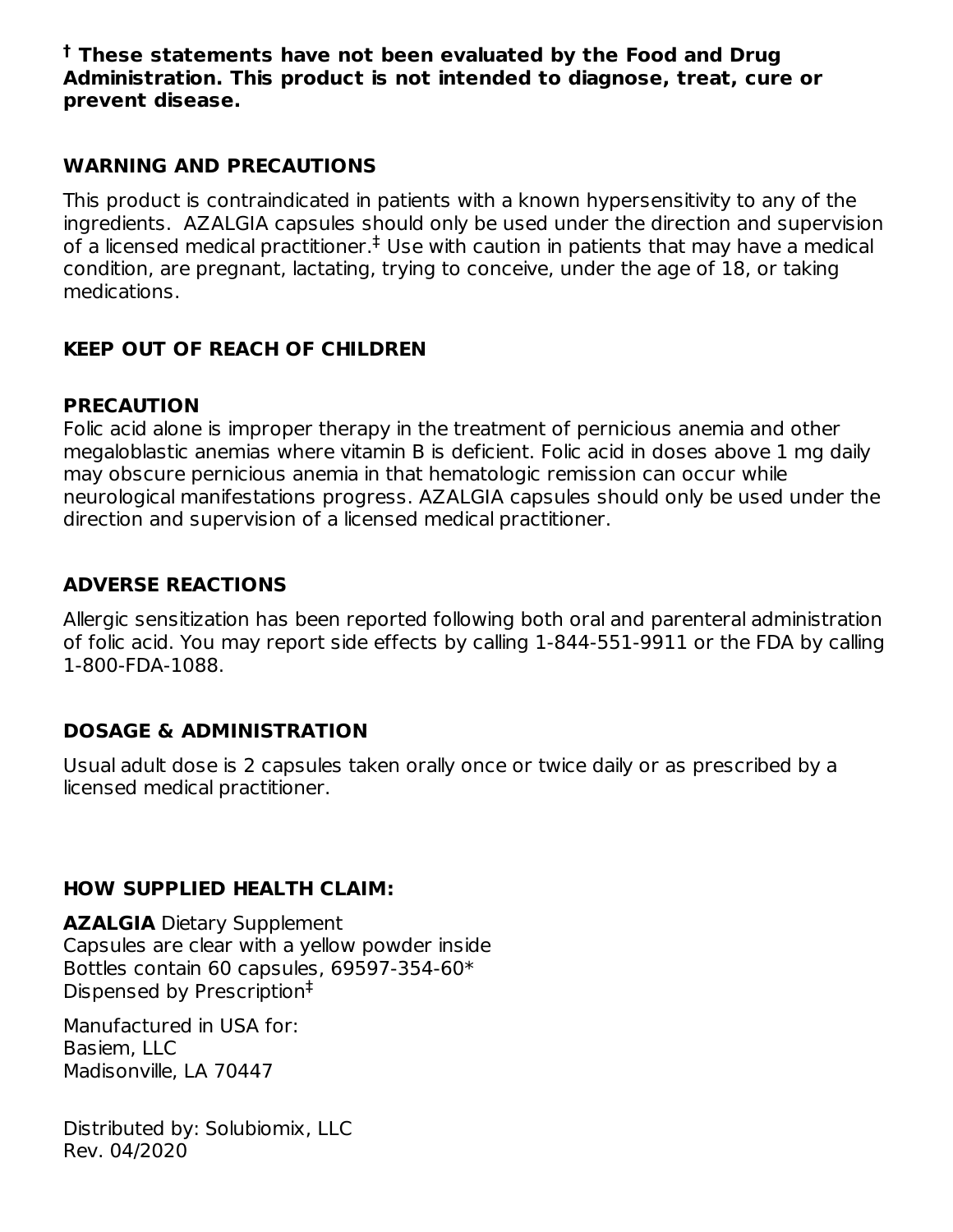\* Basiem does not represent these product codes to be National Drug Codes (NDC). Product codes are formatted according to standard industry practice, to meet the formatting requirement by pedigree reporting and supply-chain control including pharmacies.

 $^\ddag$  The most appropriate way to ensure pedigree reporting consistent with these regulatory guidelines and safety monitoring is to dispense this product by prescription. This is not an Orange Book product. This product may be administered only under a physician's supervision and all prescriptions using this product shall be pursuant to state statutes as applicable. The ingredients, indication or claims of this product are not to be construed to be drug claims.

1. Federal Register Notice of August 2, 1973 (38 FR 20750)

- 2. Federal Register Notice of October 17, 1980 (45 FR 69043, 69044)
- 3. Federal Register Notice of March 5, 1996 (61 FR 8760)

#### **STORAGE AND HANDLING:**

**STORAGE:** Store at 20°-25°C (68°-77°F); excursions permitted to 15°-30°C (59°-86°F) [See USP]

# **PACKAGE LABEL**



# **AZALGIA**

ascorbic acid, folic acid, calcium, manganese, shark cartilage, glucosamine sulfate, msm, boswella serrata, tumeric extract, chicken cartilage capsule

| <b>Product Information</b>     |                    |                           |                 |
|--------------------------------|--------------------|---------------------------|-----------------|
| <b>Product Type</b>            | DIETARY SUPPLEMENT | <b>Item Code (Source)</b> | NHRIC:69597-354 |
| <b>Route of Administration</b> | ORAL               |                           |                 |
|                                |                    |                           |                 |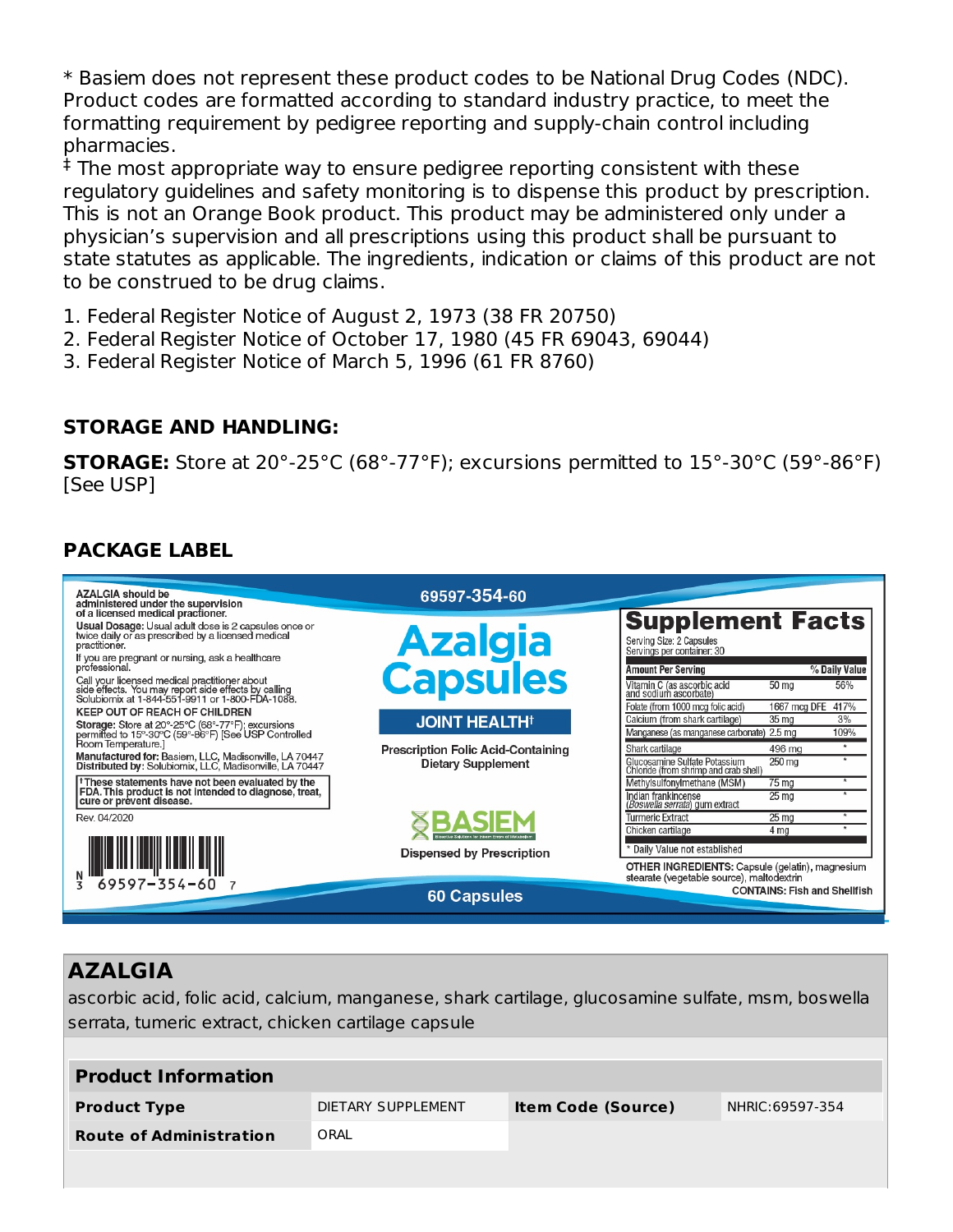| <b>Active Ingredient/Active Moiety</b>                                                                                    |                                                                                            |                                    |                                                                       |                   |  |                           |
|---------------------------------------------------------------------------------------------------------------------------|--------------------------------------------------------------------------------------------|------------------------------------|-----------------------------------------------------------------------|-------------------|--|---------------------------|
| <b>Ingredient Name</b>                                                                                                    |                                                                                            | <b>Basis of</b><br><b>Strength</b> |                                                                       | <b>Strength</b>   |  |                           |
|                                                                                                                           | <b>ASCORBIC ACID (UNII: PQ6CK8PD0R) (ASCORBIC ACID - UNII:PQ6CK8PD0R)</b><br>ASCORBIC ACID |                                    |                                                                       | $25 \, mg$        |  |                           |
|                                                                                                                           | <b>CALCIUM</b> (UNII: SY7Q814VUP) (CALCIUM - UNII:SY7Q814VUP)<br><b>CALCIUM</b>            |                                    |                                                                       | $17.5 \text{ mg}$ |  |                           |
| MANGANESE CARBONATE (UNII: 9ZV57512ZM) (MANGANESE CATION (2+) -<br><b>MANGANESE CATION</b><br>UNII: H6EP7W5457)<br>$(2+)$ |                                                                                            |                                    |                                                                       | $1.25$ mg         |  |                           |
| FOLIC ACID (UNII: 935E97BOY8) (FOLIC ACID - UNII:935E97BOY8)<br><b>FOLIC ACID</b>                                         |                                                                                            |                                    |                                                                       | $0.5$ mg          |  |                           |
| <b>SHARK CARTILAGE (UNII: D2YCN1I522) (SHARK CARTILAGE - UNII:D2YCN1I522)</b><br><b>SHARK CARTILAGE</b>                   |                                                                                            |                                    |                                                                       | 248 mg            |  |                           |
| <b>GLUCOSAMINE SULFATE (UNII: 1FW7WLR731) (GLUCOSAMINE -</b><br><b>GLUCOSAMINE</b><br>UNII:N08U5BOQ1K)<br><b>SULFATE</b>  |                                                                                            |                                    |                                                                       | 175 mg            |  |                           |
| <b>DIMETHYL SULFONE (UNII: 9H4PO4Z4FT) (DIMETHYL SULFONE -</b><br>DIMETHYL SULFONE<br>UNII: 9H4PO4Z 4FT)                  |                                                                                            |                                    |                                                                       | 37.5 mg           |  |                           |
| <b>INDIAN FRANKINCENSE</b> (UNII: 4PW41QCO2M) (INDIAN FRANKINCENSE -<br>INDIAN FRANKINCENSE 12.5 mg<br>UNII:4PW41QCO2M)   |                                                                                            |                                    |                                                                       |                   |  |                           |
| <b>TURMERIC</b> (UNII: 856YO1Z64F) (TURMERIC - UNII:856YO1Z64F)<br><b>TURMERIC</b>                                        |                                                                                            |                                    |                                                                       | 12.5 mg           |  |                           |
| <b>CHICKEN CARTILAGE (UNII: FL87LV6WRO) (CHICKEN CARTILAGE -</b><br><b>CHICKEN CARTILAGE</b><br>UNII: FL87LV6WRO)         |                                                                                            |                                    | 2 mg                                                                  |                   |  |                           |
| <b>Inactive Ingredients</b>                                                                                               |                                                                                            |                                    |                                                                       |                   |  |                           |
| <b>Ingredient Name</b>                                                                                                    |                                                                                            |                                    |                                                                       | <b>Strength</b>   |  |                           |
| <b>GELATIN (UNII: 2G86QN327L)</b>                                                                                         |                                                                                            |                                    |                                                                       |                   |  |                           |
| <b>CALCIUM STEARATE (UNII: 776XM7047L)</b>                                                                                |                                                                                            |                                    |                                                                       |                   |  |                           |
| <b>SILICA DIMETHYL SILYLATE (UNII: EU2PSP0G0W)</b>                                                                        |                                                                                            |                                    |                                                                       |                   |  |                           |
| <b>MALTODEXTRIN (UNII: 7CVR7L4A2D)</b>                                                                                    |                                                                                            |                                    |                                                                       |                   |  |                           |
|                                                                                                                           |                                                                                            |                                    |                                                                       |                   |  |                           |
| <b>Packaging</b>                                                                                                          |                                                                                            |                                    |                                                                       |                   |  |                           |
| <b>Item Code</b><br>#<br>1 NHRIC: 69597-354-60                                                                            | <b>Package Description</b><br>60 in 1 BOTTLE                                               |                                    | <b>Marketing Start Date</b>                                           |                   |  | <b>Marketing End Date</b> |
|                                                                                                                           |                                                                                            |                                    |                                                                       |                   |  |                           |
| <b>Marketing Information</b>                                                                                              |                                                                                            |                                    |                                                                       |                   |  |                           |
| <b>Marketing</b><br>Category                                                                                              | <b>Application Number or Monograph</b><br><b>Citation</b>                                  |                                    | <b>Marketing Start</b><br><b>Marketing End</b><br><b>Date</b><br>Date |                   |  |                           |
| dietary supplement                                                                                                        |                                                                                            | 04/08/2020                         |                                                                       |                   |  |                           |
|                                                                                                                           |                                                                                            |                                    |                                                                       |                   |  |                           |

| <b>Supplement Facts</b> |                           |                               |  |  |
|-------------------------|---------------------------|-------------------------------|--|--|
| <b>Serving Size:</b>    |                           | <b>Serving per Container:</b> |  |  |
|                         | <b>Amount Per Serving</b> | % Daily Value                 |  |  |
| color                   |                           |                               |  |  |
| scoring                 |                           |                               |  |  |
| size (solid drugs)      | $21 \text{ mm}$           |                               |  |  |
| shape                   |                           |                               |  |  |